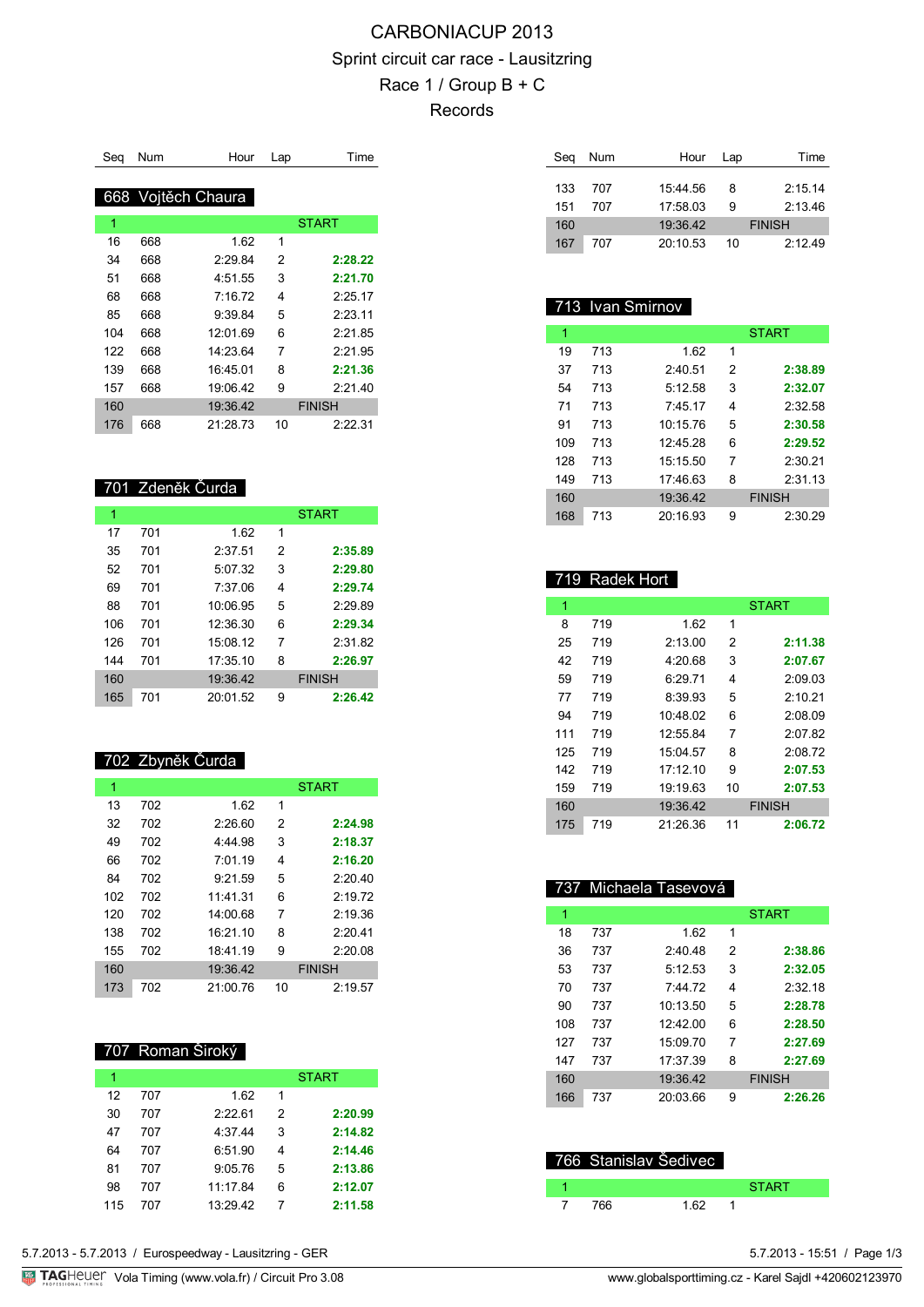CARBONIACUP 2013 Sprint circuit car race - Lausitzring Race 1 / Group B + C

Records

| Seg | Num | Hour     | Lap | Time          |
|-----|-----|----------|-----|---------------|
|     |     |          |     |               |
| 26  | 766 | 2:14.68  | 2   | 2:13.06       |
| 43  | 766 | 4:24.01  | 3   | 2:09.32       |
| 60  | 766 | 6:30.73  | 4   | 2:06.72       |
| 76  | 766 | 8:38.01  | 5   | 2:07.28       |
| 93  | 766 | 10:44.61 | 6   | 2:06.59       |
| 110 | 766 | 12:52.01 | 7   | 2:07.39       |
| 124 | 766 | 14:59.15 | 8   | 2:07.13       |
| 141 | 766 | 17:07.98 | 9   | 2:08.83       |
| 158 | 766 | 19:16.42 | 10  | 2:08.44       |
| 160 |     | 19:36.42 |     | <b>FINISH</b> |
| 174 | 766 | 21:26.35 | 11  | 2:09.92       |

#### 777 Tomáš Beneš

| 1   |     |          |    | <b>START</b>  |
|-----|-----|----------|----|---------------|
| 15  | 777 | 1.62     | 1  |               |
| 31  | 777 | 2:25.30  | 2  | 2:23.68       |
| 48  | 777 | 4:42.01  | 3  | 2:16.70       |
| 65  | 777 | 7:00.77  | 4  | 2:18.76       |
| 82  | 777 | 9:18.83  | 5  | 2:18.06       |
| 100 | 777 | 11:36.81 | 6  | 2:17.98       |
| 119 | 777 | 13:56.49 | 7  | 2:19.68       |
| 136 | 777 | 16:16.49 | 8  | 2:19.99       |
| 154 | 777 | 18:34.68 | 9  | 2:18.19       |
| 160 |     | 19:36.42 |    | <b>FINISH</b> |
| 171 | 777 | 20:53.41 | 10 | 2:18.72       |

### 800 Marek Bláha

| 1   |     |          |    | <b>START</b>  |
|-----|-----|----------|----|---------------|
| 14  | 800 | 1.62     | 1  |               |
| 33  | 800 | 2:26.65  | 2  | 2:25.03       |
| 50  | 800 | 4:45.06  | 3  | 2:18.40       |
| 67  | 800 | 7:02.54  | 4  | 2:17.48       |
| 83  | 800 | 9:19.39  | 5  | 2:16.85       |
| 99  | 800 | 11:34.01 | 6  | 2:14.62       |
| 117 | 800 | 13:48.37 | 7  | 2:14.35       |
| 135 | 800 | 16:03.11 | 8  | 2.1474        |
| 152 | 800 | 18:16.55 | 9  | 2:13.44       |
| 160 |     | 19:36.42 |    | <b>FINISH</b> |
| 170 | 800 | 20:29.68 | 10 | 2:13.12       |

# 808 Michal Rejman

| 1   |     |          |    | <b>START</b>  |
|-----|-----|----------|----|---------------|
| 11  | 808 | 1.62     | 1  |               |
| 28  | 808 | 2:20.28  | 2  | 2:18.66       |
| 46  | 808 | 4:32.22  | 3  | 2:11.93       |
| 63  | 808 | 6:44.05  | 4  | 2:11.82       |
| 80  | 808 | 8:56.10  | 5  | 2:12.04       |
| 97  | 808 | 11:05.73 | 6  | 2:09.63       |
| 114 | 808 | 13:15.44 | 7  | 2:09.70       |
| 131 | 808 | 15:26.01 | 8  | 2:10.57       |
| 146 | 808 | 17:37.35 | 9  | 2:11.34       |
| 160 |     | 19:36.42 |    | <b>FINISH</b> |
| 163 | 808 | 19:48.19 | 10 | 2:10.83       |

| Sea | Num | Hour             | Lap | Time          |
|-----|-----|------------------|-----|---------------|
|     |     |                  |     |               |
|     |     | 844 Norbert Nagy |     |               |
| 1   |     |                  |     | <b>START</b>  |
| 3   | 844 | 1.62             | 1   |               |
| 22  | 844 | 2:02.75          | 2   | 2:01.13       |
| 40  | 844 | 4:13.84          | 3   | 2:11.09       |
| 57  | 844 | 6:09.55          | 4   | 1:55.70       |
| 73  | 844 | 8:08.53          | 5   | 1:58.97       |
| 87  | 844 | 10:03.77         | 6   | 1:55.24       |
| 103 | 844 | 11:57.39         | 7   | 1:53.61       |
| 118 | 844 | 13:52.21         | 8   | 1:54.81       |
| 134 | 844 | 15:46.71         | 9   | 1:54.50       |
| 148 | 844 | 17.41.29         | 10  | 1:54.58       |
| 160 |     | 19:36.42         |     | <b>FINISH</b> |
| 161 | 844 | 19:38.47         | 11  | 1:57.17       |

# 888 Michal Vítek

| 1   |     |          |    | <b>START</b>  |
|-----|-----|----------|----|---------------|
| 5   | 888 | 1.62     | 1  |               |
| 23  | 888 | 2:04.58  | 2  | 2:02.96       |
| 39  | 888 | 4:04.70  | 3  | 2:00.12       |
| 56  | 888 | 6:06.52  | 4  | 2.01.81       |
| 74  | 888 | 8:1111   | 5  | 2:04.58       |
| 89  | 888 | 10:1260  | 6  | 2:01.49       |
| 105 | 888 | 12:15.33 | 7  | 2.0272        |
| 121 | 888 | 14.1761  | 8  | 2:02.28       |
| 137 | 888 | 16.1949  | 9  | 2:01.88       |
| 153 | 888 | 18:23.31 | 10 | 2:03.81       |
| 160 |     | 19:36.42 |    | <b>FINISH</b> |
| 169 | 888 | 20.27.76 | 11 | 2.0445        |

# 911 Jaroslav Novák

| 1   |     |               |    | <b>START</b>  |
|-----|-----|---------------|----|---------------|
|     |     |               |    |               |
| 2   | 911 | 1.62          | 1  |               |
| 20  | 911 | 2:01.41       | 2  | 1:59.78       |
| 38  | 911 | 3:57.07       | 3  | 1:55.66       |
| 55  | 911 | 5:51.38       | 4  | 1:54.30       |
| 72  | 911 | 7.4761        | 5  | 1:56.23       |
| 86  | 911 | 9:43.63       | 6  | 1:56.01       |
| 101 | 911 | 11:38.26      | 7  | 1:54.62       |
| 116 | 911 | 13:33.58      | 8  | 1:55.32       |
| 132 | 911 | 15:26.84      | 9  | 1:53.26       |
| 150 | 911 | [IN] 17:51.27 | 10 |               |
| 160 |     | 19:36.42      |    | <b>FINISH</b> |

|     | 945 Karel Bednář |          |   |               |  |  |
|-----|------------------|----------|---|---------------|--|--|
|     |                  |          |   | <b>START</b>  |  |  |
|     | 945              | 1.62     |   |               |  |  |
| 21  | 945              | 2:02.50  | 2 | 2:00.87       |  |  |
| 160 |                  | 19:36.42 |   | <b>FINISH</b> |  |  |

5.7.2013 - 15:51 / Page 2/3